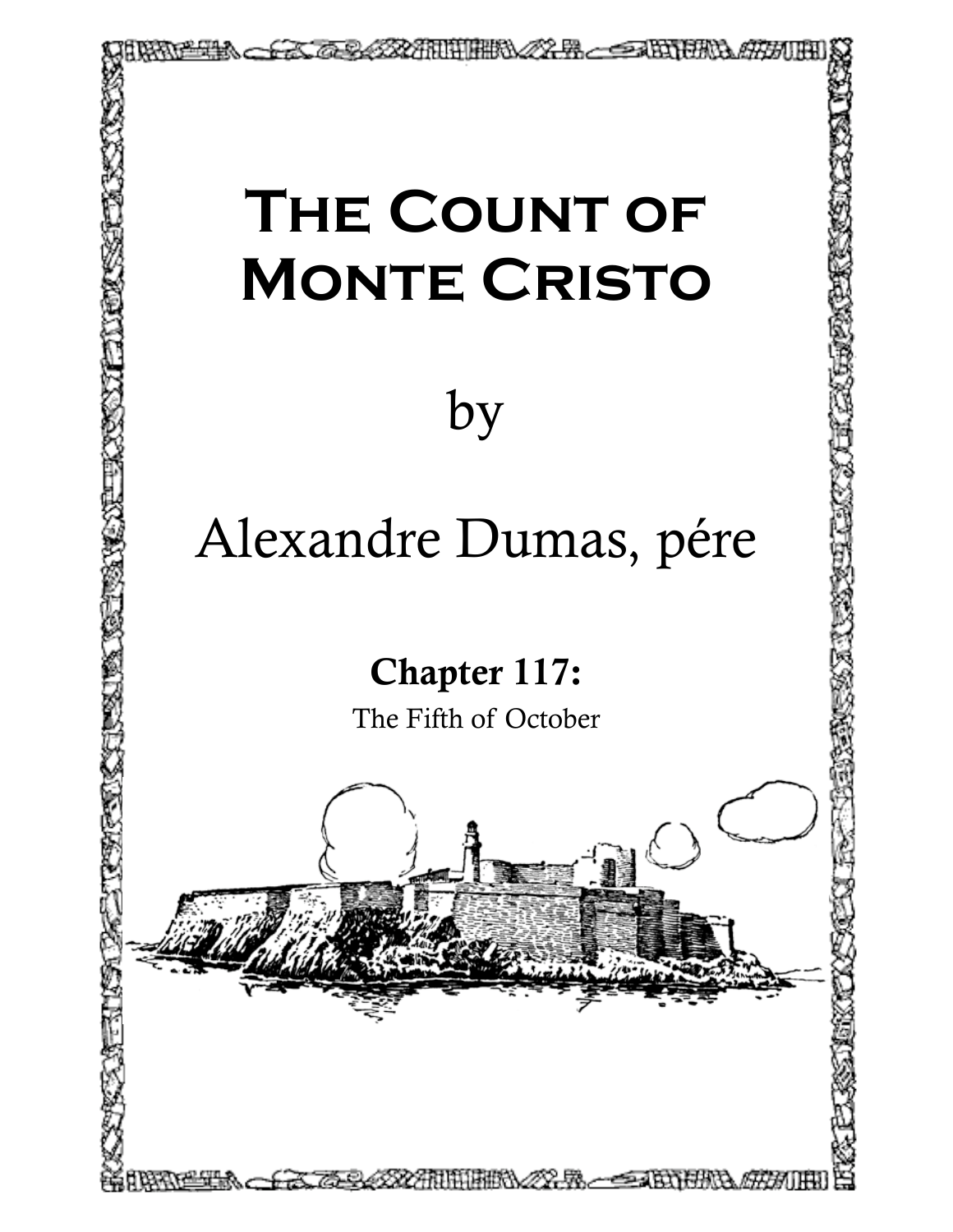It was about six o'clock in the evening; an opal–colored light, through which an autumnal sun shed its golden rays, descended on the blue ocean. The heat of the day had gradually decreased, and a light breeze arose, seeming like the respiration of nature on awakening from the burning siesta of the south. A delicious zephyr played along the coasts of the Mediterranean, and wafted from shore to shore the sweet perfume of plants, mingled with the fresh smell of the sea.

A light yacht, chaste and elegant in its form, was gliding amidst the first dews of night over the immense lake, extending from Gibraltar to the Dardanelles, and from Tunis to Venice. The vessel resembled a swan with its wings opened towards the wind, gliding on the water. It advanced swiftly and gracefully, leaving behind it a glittering stretch of foam. By degrees the sun disappeared behind the western horizon; but as though to prove the truth of the fanciful ideas in heathen mythology, its indiscreet rays reappeared on the summit of every wave, as if the god of fire had just sunk upon the bosom of Amphitrite, who in vain endeavored to hide her lover beneath her azure mantle. The yacht moved rapidly on, though there did not appear to be sufficient wind to ruffle the curls on the head of a young girl. Standing on the prow was a tall man, of a dark complexion, who saw with dilating eyes that they were approaching a dark mass of land in the shape of a cone, which rose from the midst of the waves like the hat of a Catalan. "Is that Monte Cristo?" asked the traveller, to whose orders the yacht was for the time submitted, in a melancholy voice.

"Yes, your excellency," said the captain, "we have reached it."

"We have reached it!" repeated the traveller in an accent of indescribable sadness. Then he added, in a low tone, "Yes; that is the haven." And then he again plunged into a train of thought, the character of which was better revealed by a sad smile, than it would have been by tears. A few minutes afterwards a flash of light, which was extinguished instantly, was seen on the land, and the sound of firearms reached the yacht.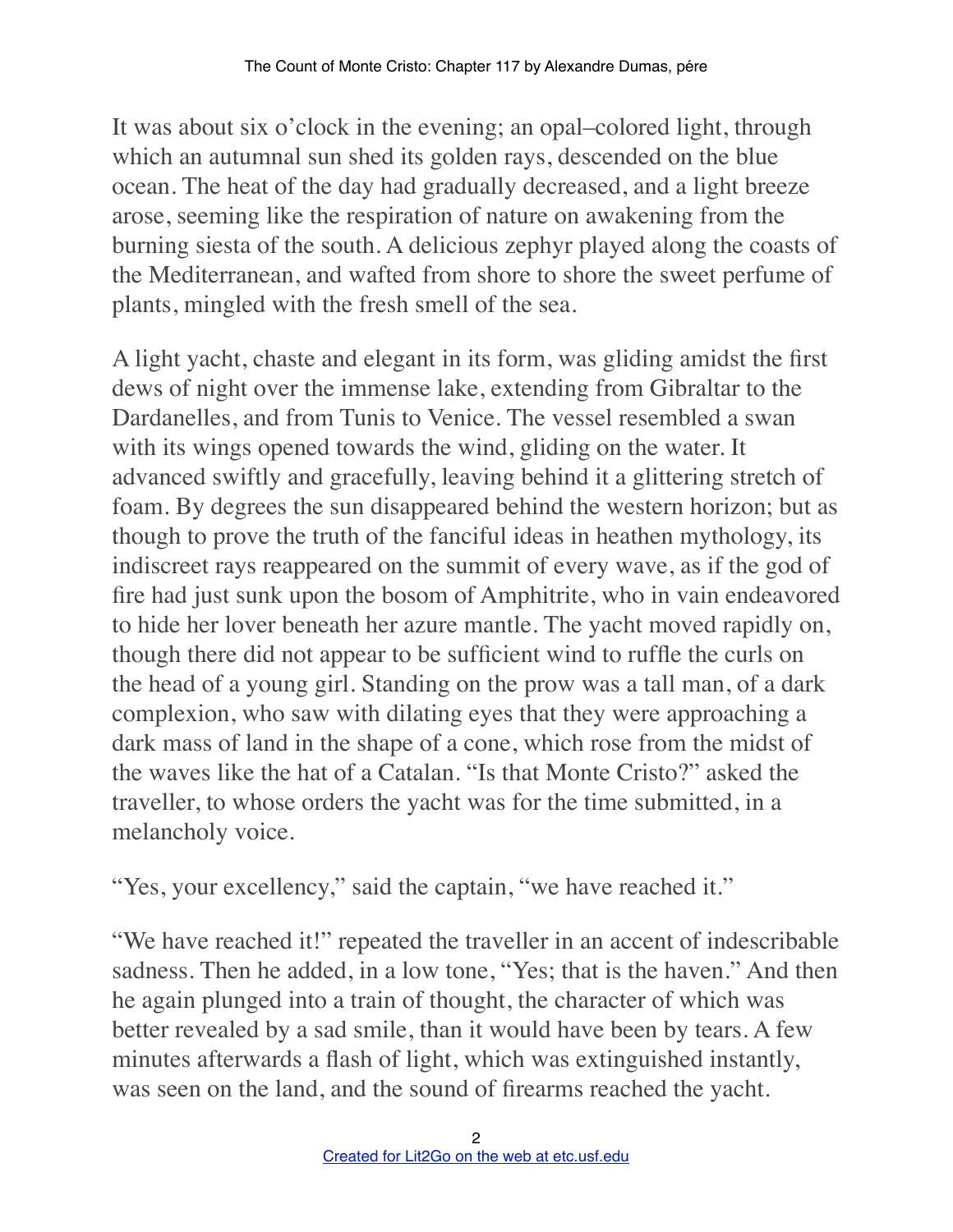"Your excellency," said the captain, "that was the land signal, will you answer yourself?"

"What signal?" The captain pointed towards the island, up the side of which ascended a volume of smoke, increasing as it rose. "Ah, yes," he said, as if awaking from a dream. "Give it to me."

The captain gave him a loaded carbine; the traveller slowly raised it, and fired in the air. Ten minutes afterwards, the sails were furled, and they cast anchor about a hundred fathoms from the little harbor. The gig was already lowered, and in it were four oarsmen and a coxswain. The traveller descended, and instead of sitting down at the stern of the boat, which had been decorated with a blue carpet for his accommodation, stood up with his arms crossed. The rowers waited, their oars half lifted out of the water, like birds drying their wings.

"Give way," said the traveller. The eight oars fell into the sea simultaneously without splashing a drop of water, and the boat, yielding to the impulsion, glided forward. In an instant they found themselves in a little harbor, formed in a natural creek; the boat grounded on the fine sand.

"Will your excellency be so good as to mount the shoulders of two of our men, they will carry you ashore?" The young man answered this invitation with a gesture of indifference, and stepped out of the boat; the sea immediately rose to his waist. "Ah, your excellency," murmured the pilot, "you should not have done so; our master will scold us for it." The young man continued to advance, following the sailors, who chose a firm footing. Thirty strides brought them to dry land; the young man stamped on the ground to shake off the wet, and looked around for some one to show him his road, for it was quite dark. Just as he turned, a hand rested on his shoulder, and a voice which made him shudder exclaimed, —"Good–evening, Maximilian; you are punctual, thank you!"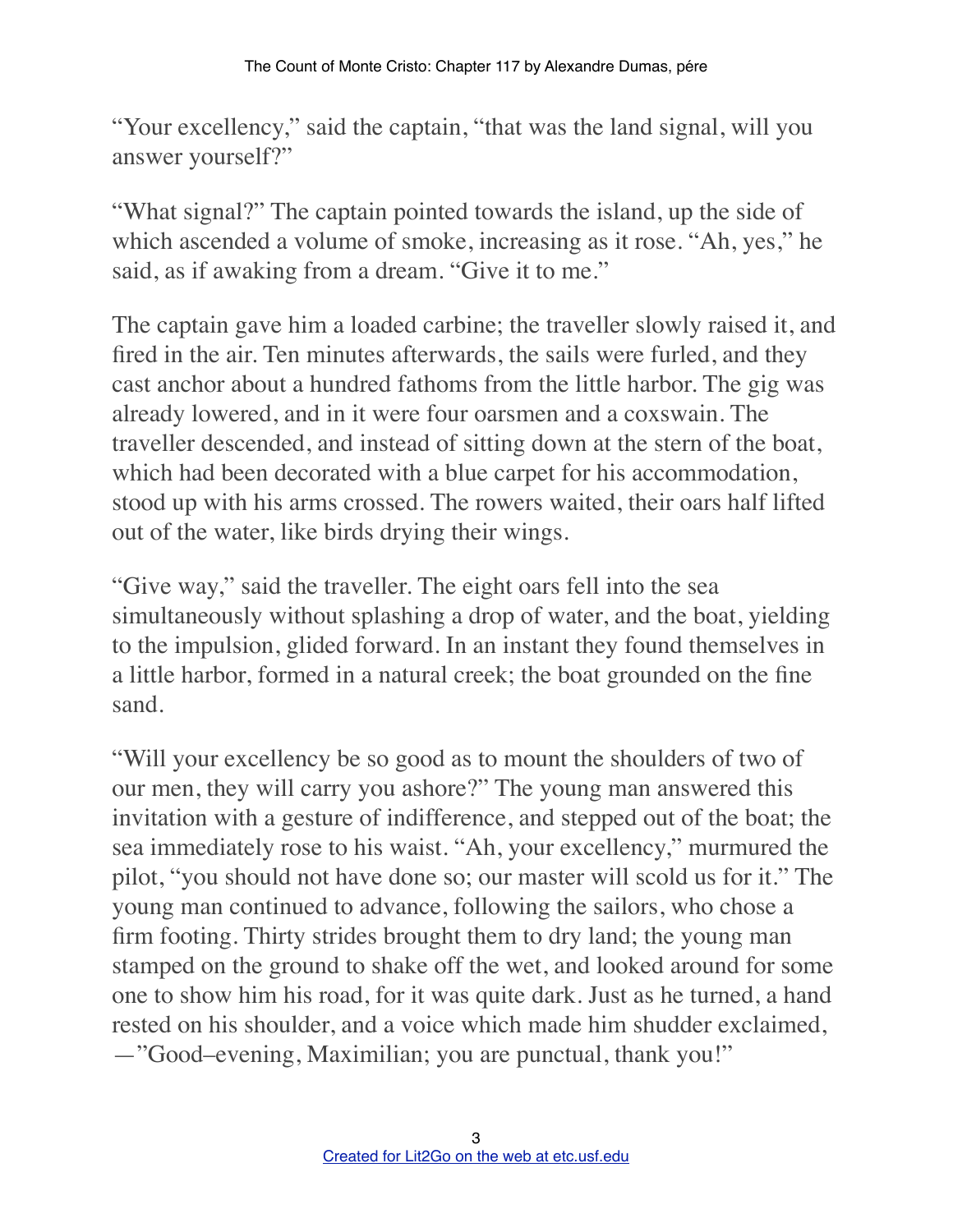"Ah, is it you, count?" said the young man, in an almost joyful accent, pressing Monte Cristo's hand with both his own.

"Yes; you see I am as exact as you are. But you are dripping, my dear fellow; you must change your clothes, as Calypso said to Telemachus. Come, I have a habitation prepared for you in which you will soon forget fatigue and cold." Monte Cristo perceived that the young man had turned around; indeed, Morrel saw with surprise that the men who had brought him had left without being paid, or uttering a word. Already the sound of their oars might be heard as they returned to the yacht.

"Oh, yes," said the count, "you are looking for the sailors."

"Yes, I paid them nothing, and yet they are gone."

"Never mind that, Maximilian," said Monte Cristo, smiling. "I have made an agreement with the navy, that the access to my island shall be free of all charge. I have made a bargain." Morrel looked at the count with surprise. "Count," he said, "you are not the same here as in Paris."

"How so?"

"Here you laugh." The count's brow became clouded. "You are right to recall me to myself, Maximilian," he said; "I was delighted to see you again, and forgot for the moment that all happiness is fleeting."

"Oh, no, no, count," cried Maximilian, seizing the count's hands, "pray laugh; be happy, and prove to me, by your indifference, that life is endurable to sufferers. Oh, how charitable, kind, and good you are; you affect this gayety to inspire me with courage."

"You are wrong, Morrel; I was really happy."

"Then you forget me, so much the better."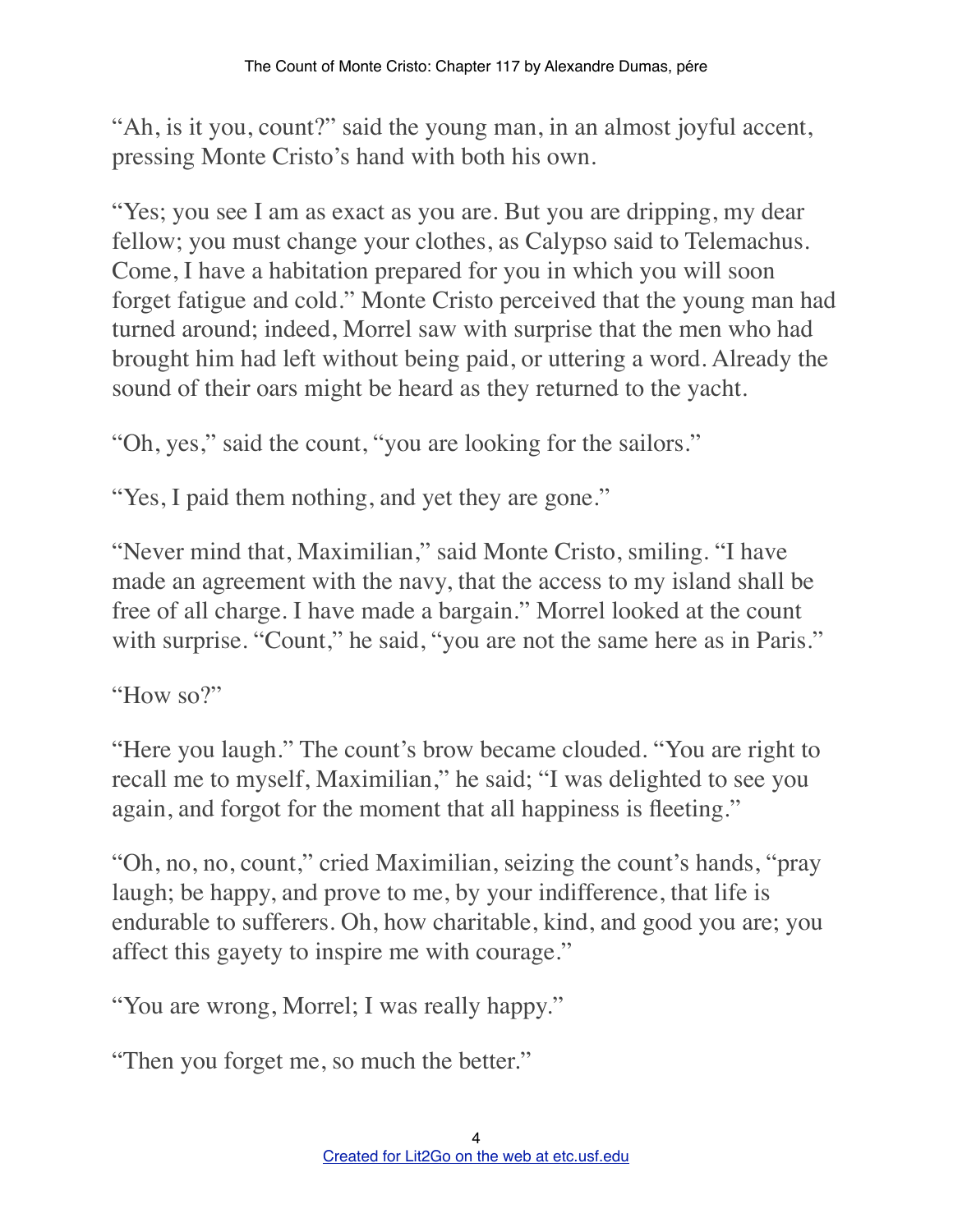## "How so?"

"Yes; for as the gladiator said to the emperor, when he entered the arena, 'He who is about to die salutes you.'"

"Then you are not consoled?" asked the count, surprised.

"Oh," exclaimed Morrel, with a glance full of bitter reproach, "do you think it possible that I could be?"

"Listen," said the count. "Do you understand the meaning of my words? You cannot take me for a commonplace man, a mere rattle, emitting a vague and senseless noise. When I ask you if you are consoled, I speak to you as a man for whom the human heart has no secrets. Well, Morrel, let us both examine the depths of your heart. Do you still feel the same feverish impatience of grief which made you start like a wounded lion? Have you still that devouring thirst which can only be appeased in the grave? Are you still actuated by the regret which drags the living to the pursuit of death; or are you only suffering from the prostration of fatigue and the weariness of hope deferred? Has the loss of memory rendered it impossible for you to weep? Oh, my dear friend, if this be the case,—if you can no longer weep, if your frozen heart be dead, if you put all your trust in God, then, Maximilian, you are consoled—do not complain."

"Count," said Morrel, in a firm and at the same time soft voice, "listen to me, as to a man whose thoughts are raised to heaven, though he remains on earth; I come to die in the arms of a friend. Certainly, there are people whom I love. I love my sister Julie,—I love her husband Emmanuel; but I require a strong mind to smile on my last moments. My sister would be bathed in tears and fainting; I could not bear to see her suffer. Emmanuel would tear the weapon from my hand, and alarm the house with his cries. You, count, who are more than mortal, will, I am sure, lead me to death by a pleasant path, will you not?"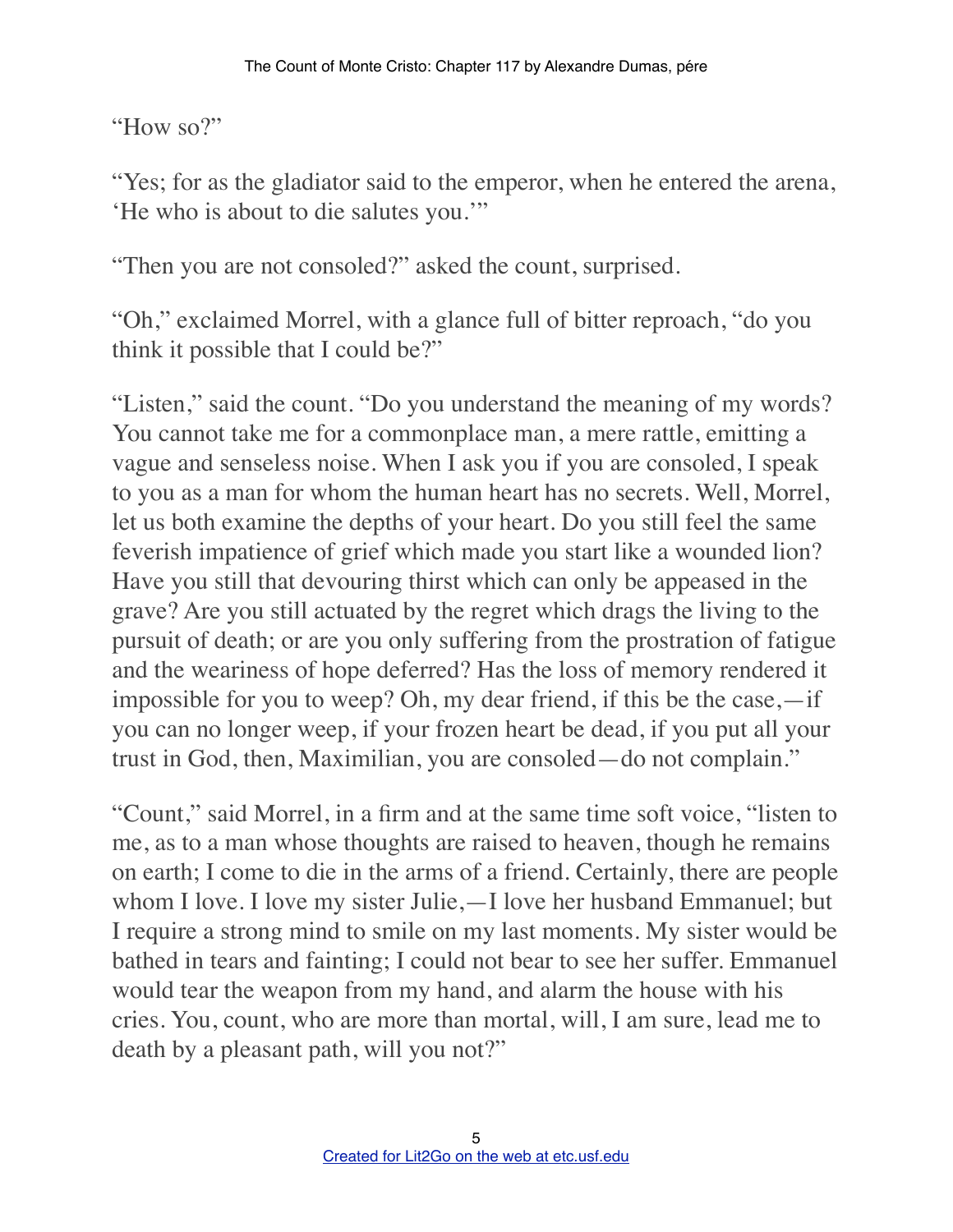"My friend," said the count, "I have still one doubt,—are you weak enough to pride yourself upon your sufferings?"

"No, indeed,—I am calm," said Morrel, giving his hand to the count; "my pulse does not beat slower or faster than usual. No, I feel that I have reached the goal, and I will go no farther. You told me to wait and hope; do you know what you did, unfortunate adviser? I waited a month, or rather I suffered for a month! I did hope (man is a poor wretched creature), I did hope. What I cannot tell,—something wonderful, an absurdity, a miracle,—of what nature he alone can tell who has mingled with our reason that folly we call hope. Yes, I did wait—yes, I did hope, count, and during this quarter of an hour we have been talking together, you have unconsciously wounded, tortured my heart, for every word you have uttered proved that there was no hope for me. Oh, count, I shall sleep calmly, deliciously in the arms of death." Morrel uttered these words with an energy which made the count shudder. "My friend," continued Morrel, "you named the fifth of October as the end of the period of waiting,—to–day is the fifth of October," he took out his watch, "it is now nine o'clock,—I have yet three hours to live."

"Be it so," said the count, "come." Morrel mechanically followed the count, and they had entered the grotto before he perceived it. He felt a carpet under his feet, a door opened, perfumes surrounded him, and a brilliant light dazzled his eyes. Morrel hesitated to advance; he dreaded the enervating effect of all that he saw. Monte Cristo drew him in gently. "Why should we not spend the last three hours remaining to us of life, like those ancient Romans, who when condemned by Nero, their emperor and heir, sat down at a table covered with flowers, and gently glided into death, amid the perfume of heliotropes and roses?" Morrel smiled. "As you please," he said; "death is always death,—that is forgetfulness, repose, exclusion from life, and therefore from grief." He sat down, and Monte Cristo placed himself opposite to him. They were in the marvellous dining–room before described, where the statues had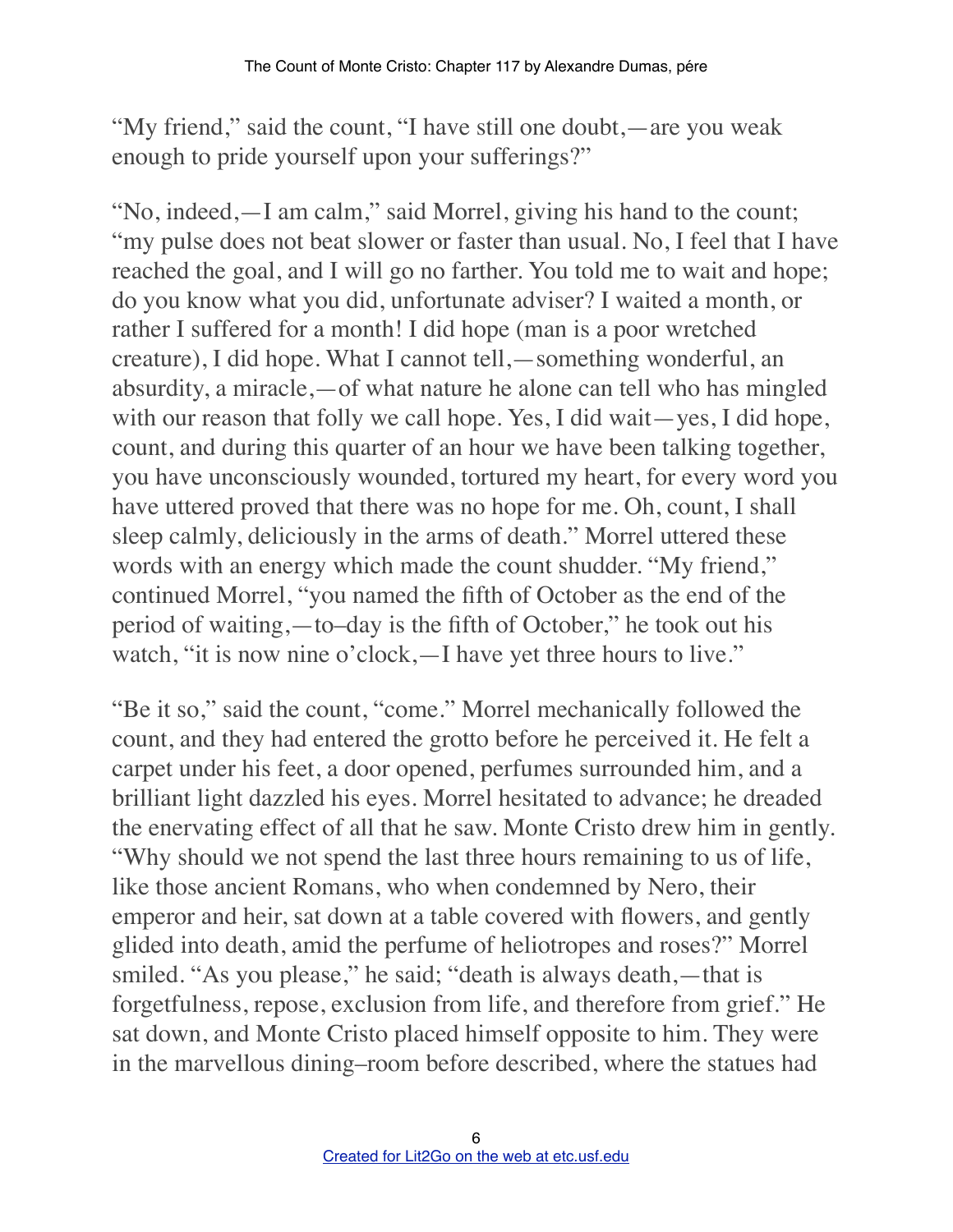baskets on their heads always filled with fruits and flowers. Morrel had looked carelessly around, and had probably noticed nothing.

"Let us talk like men," he said, looking at the count.

"Go on!"

"Count," said Morrel, "you are the epitome of all human knowledge, and you seem like a being descended from a wiser and more advanced world than ours."

"There is something true in what you say," said the count, with that smile which made him so handsome; "I have descended from a planet called grief."

"I believe all you tell me without questioning its meaning; for instance, you told me to live, and I did live; you told me to hope, and I almost did so. I am almost inclined to ask you, as though you had experienced death, 'is it painful to die?'"

Monte Cristo looked upon Morrel with indescribable tenderness. "Yes," he said, "yes, doubtless it is painful, if you violently break the outer covering which obstinately begs for life. If you plunge a dagger into your flesh, if you insinuate a bullet into your brain, which the least shock disorders,—then certainly, you will suffer pain, and you will repent quitting a life for a repose you have bought at so dear a price."

"Yes; I know that there is a secret of luxury and pain in death, as well as in life; the only thing is to understand it."

"You have spoken truly, Maximilian; according to the care we bestow upon it, death is either a friend who rocks us gently as a nurse, or an enemy who violently drags the soul from the body. Some day, when the world is much older, and when mankind will be masters of all the destructive powers in nature, to serve for the general good of humanity;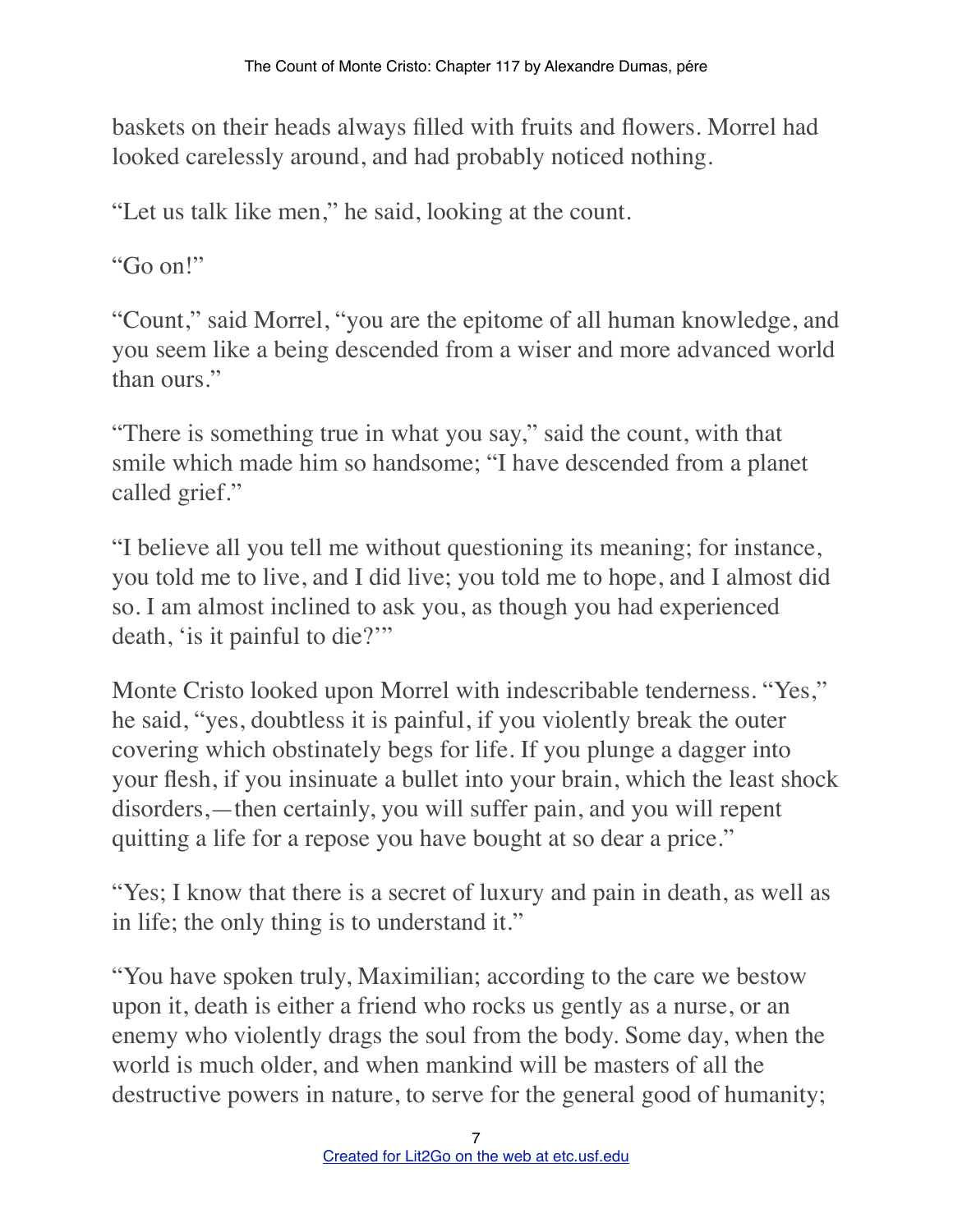when mankind, as you were just saying, have discovered the secrets of death, then that death will become as sweet and voluptuous as a slumber in the arms of your beloved."

"And if you wished to die, you would choose this death, count?"

"Yes."

Morrel extended his hand. "Now I understand," he said, "why you had me brought here to this desolate spot, in the midst of the ocean, to this subterranean palace; it was because you loved me, was it not, count? It was because you loved me well enough to give me one of those sweet means of death of which we were speaking; a death without agony, a death which allows me to fade away while pronouncing Valentine's name and pressing your hand."

"Yes, you have guessed rightly, Morrel," said the count, "that is what I intended."

"Thanks; the idea that tomorrow I shall no longer suffer, is sweet to my heart."

"Do you then regret nothing?"

"No," replied Morrel.

"Not even me?" asked the count with deep emotion. Morrel's clear eye was for the moment clouded, then it shone with unusual lustre, and a large tear rolled down his cheek.

"What," said the count, "do you still regret anything in the world, and yet die?"

"Oh, I entreat you," exclaimed Morrel in a low voice, "do not speak another word, count; do not prolong my punishment." The count fancied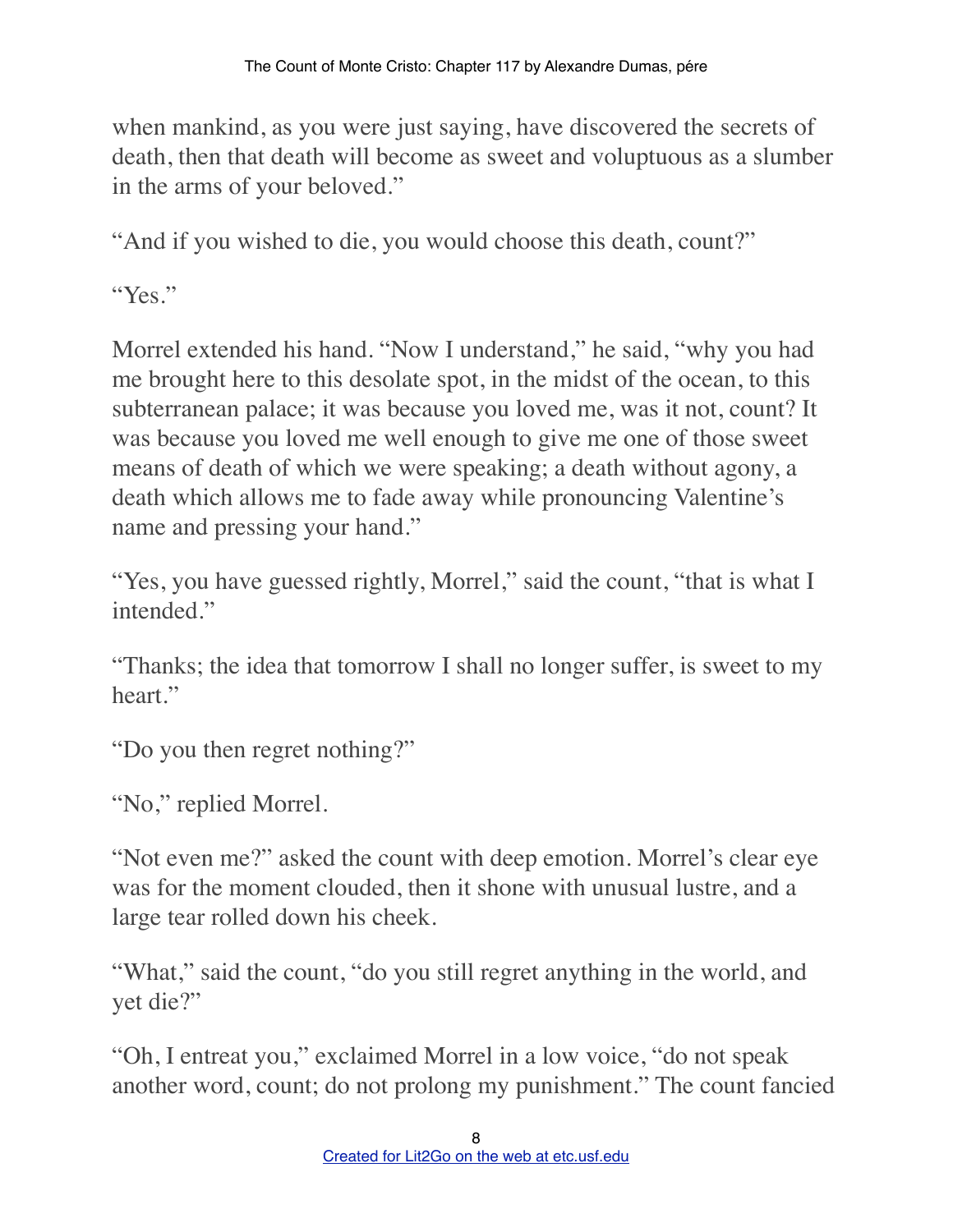that he was yielding, and this belief revived the horrible doubt that had overwhelmed him at the Chateau d'If. "I am endeavoring," he thought, "to make this man happy; I look upon this restitution as a weight thrown into the scale to balance the evil I have wrought. Now, supposing I am deceived, supposing this man has not been unhappy enough to merit happiness. Alas, what would become of me who can only atone for evil by doing good?" Then he said aloud: "Listen, Morrel, I see your grief is great, but still you do not like to risk your soul." Morrel smiled sadly. "Count," he said, "I swear to you my soul is no longer my own."

"Maximilian, you know I have no relation in the world. I have accustomed myself to regard you as my son: well, then, to save my son, I will sacrifice my life, nay, even my fortune."

"What do you mean?"

"I mean, that you wish to quit life because you do not understand all the enjoyments which are the fruits of a large fortune. Morrel, I possess nearly a hundred millions and I give them to you; with such a fortune you can attain every wish. Are you ambitious? Every career is open to you. Overturn the world, change its character, yield to mad ideas, be even criminal—but live."

"Count, I have your word," said Morrel coldly; then taking out his watch, he added, "It is half–past eleven."

"Morrel, can you intend it in my house, under my very eyes?"

"Then let me go," said Maximilian, "or I shall think you did not love me for my own sake, but for yours;" and he arose.

"It is well," said Monte Cristo whose countenance brightened at these words; "you wish—you are inflexible. Yes, as you said, you are indeed wretched and a miracle alone can cure you. Sit down, Morrel, and wait."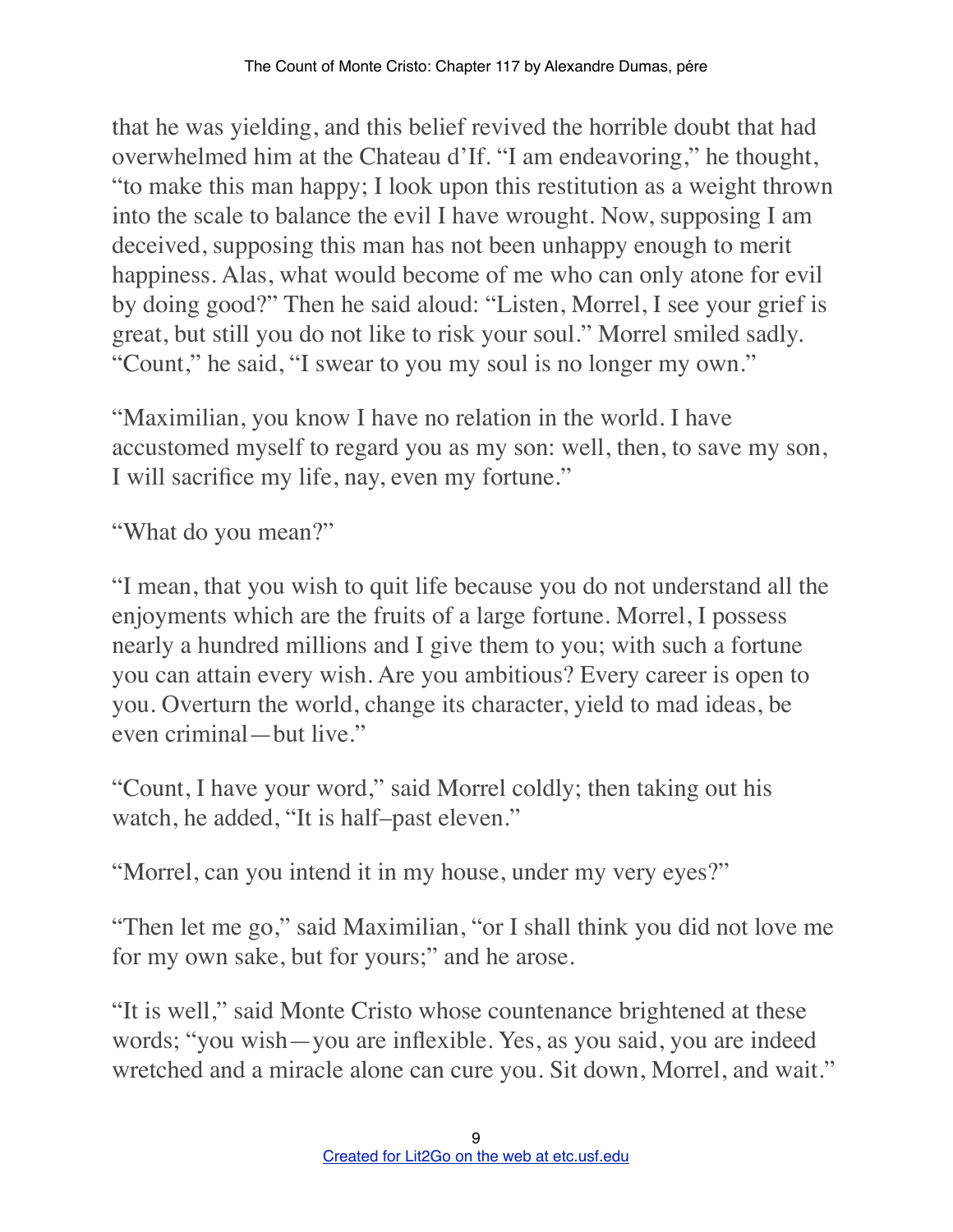Morrel obeyed; the count arose, and unlocking a closet with a key suspended from his gold chain, took from it a little silver casket, beautifully carved and chased, the corners of which represented four bending figures, similar to the Caryatides, the forms of women, symbols of the angels aspiring to heaven. He placed the casket on the table; then opening it took out a little golden box, the top of which flew open when touched by a secret spring. This box contained an unctuous substance partly solid, of which it was impossible to discover the color, owing to the reflection of the polished gold, sapphires, rubies, emeralds, which ornamented the box. It was a mixed mass of blue, red, and gold. The count took out a small quantity of this with a gilt spoon, and offered it to Morrel, fixing a long steadfast glance upon him. It was then observable that the substance was greenish.

"This is what you asked for," he said, "and what I promised to give you."

"I thank you from the depths of my heart," said the young man, taking the spoon from the hands of Monte Cristo. The count took another spoon, and again dipped it into the golden box. "What are you going to do, my friend?" asked Morrel, arresting his hand.

"Well, the fact is, Morrel, I was thinking that I too am weary of life, and since an opportunity presents itself"—

"Stay!" said the young man. "You who love, and are beloved; you, who have faith and hope,—oh, do not follow my example. In your case it would be a crime. Adieu, my noble and generous friend, adieu; I will go and tell Valentine what you have done for me." And slowly, though without any hesitation, only waiting to press the count's hand fervently, he swallowed the mysterious substance offered by Monte Cristo. Then they were both silent. Ali, mute and attentive, brought the pipes and coffee, and disappeared. By degrees, the light of the lamps gradually faded in the hands of the marble statues which held them, and the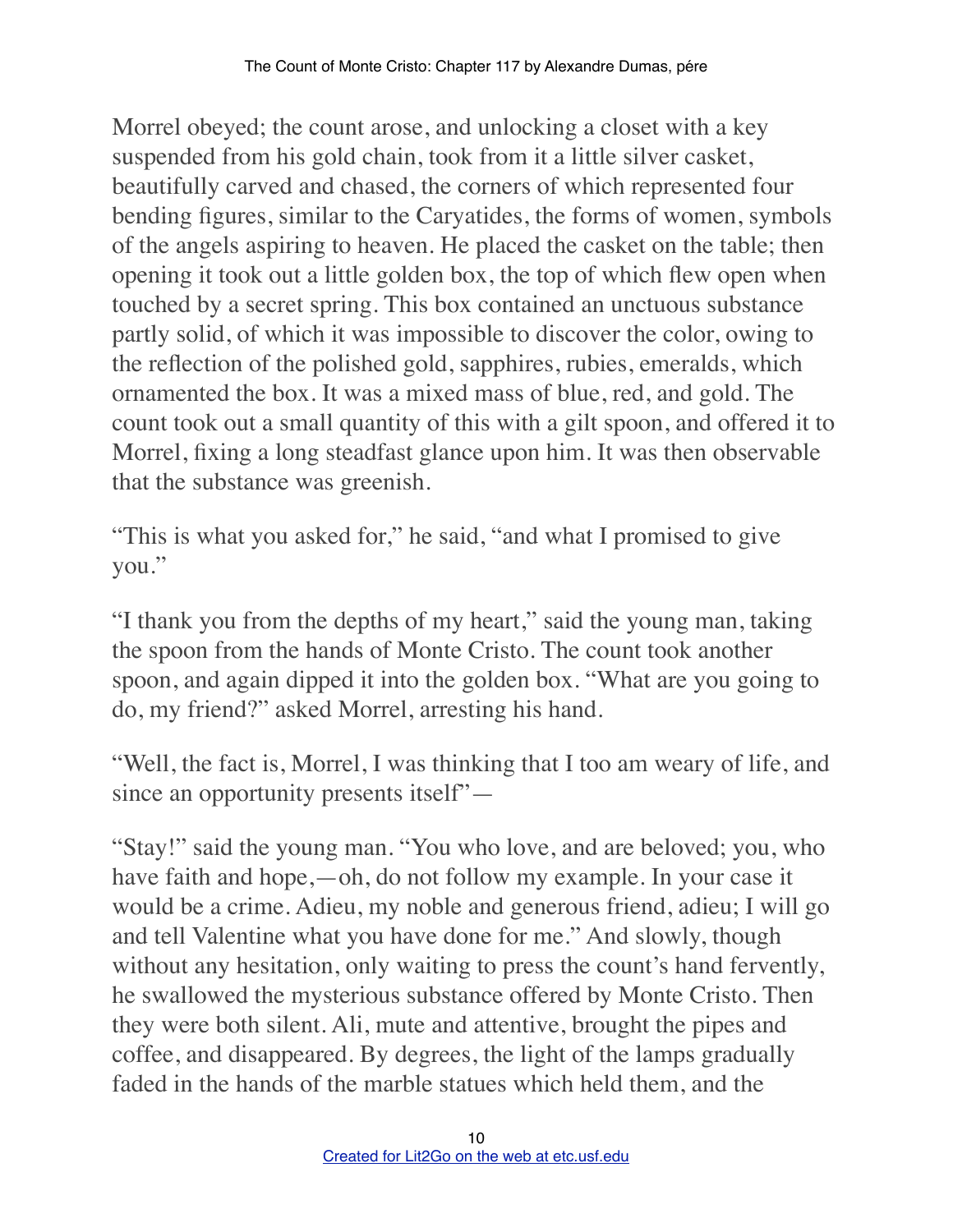perfumes appeared less powerful to Morrel. Seated opposite to him, Monte Cristo watched him in the shadow, and Morrel saw nothing but the bright eyes of the count. An overpowering sadness took possession of the young man, his hands relaxed their hold, the objects in the room gradually lost their form and color, and his disturbed vision seemed to perceive doors and curtains open in the walls.

"Friend," he cried, "I feel that I am dying; thanks!" He made a last effort to extend his hand, but it fell powerless beside him. Then it appeared to him that Monte Cristo smiled, not with the strange and fearful expression which had sometimes revealed to him the secrets of his heart, but with the benevolent kindness of a father for a child. At the same time the count appeared to increase in stature, his form, nearly double its usual height, stood out in relief against the red tapestry, his black hair was thrown back, and he stood in the attitude of an avenging angel. Morrel, overpowered, turned around in the arm–chair; a delicious torpor permeated every vein. A change of ideas presented themselves to his brain, like a new design on the kaleidoscope. Enervated, prostrate, and breathless, he became unconscious of outward objects; he seemed to be entering that vague delirium preceding death. He wished once again to press the count's hand, but his own was immovable. He wished to articulate a last farewell, but his tongue lay motionless and heavy in his throat, like a stone at the mouth of a sepulchre. Involuntarily his languid eyes closed, and still through his eyelashes a well–known form seemed to move amid the obscurity with which he thought himself enveloped.

The count had just opened a door. Immediately a brilliant light from the next room, or rather from the palace adjoining, shone upon the room in which he was gently gliding into his last sleep. Then he saw a woman of marvellous beauty appear on the threshold of the door separating the two rooms. Pale, and sweetly smiling, she looked like an angel of mercy conjuring the angel of vengeance. "Is it heaven that opens before me?" thought the dying man; "that angel resembles the one I have lost."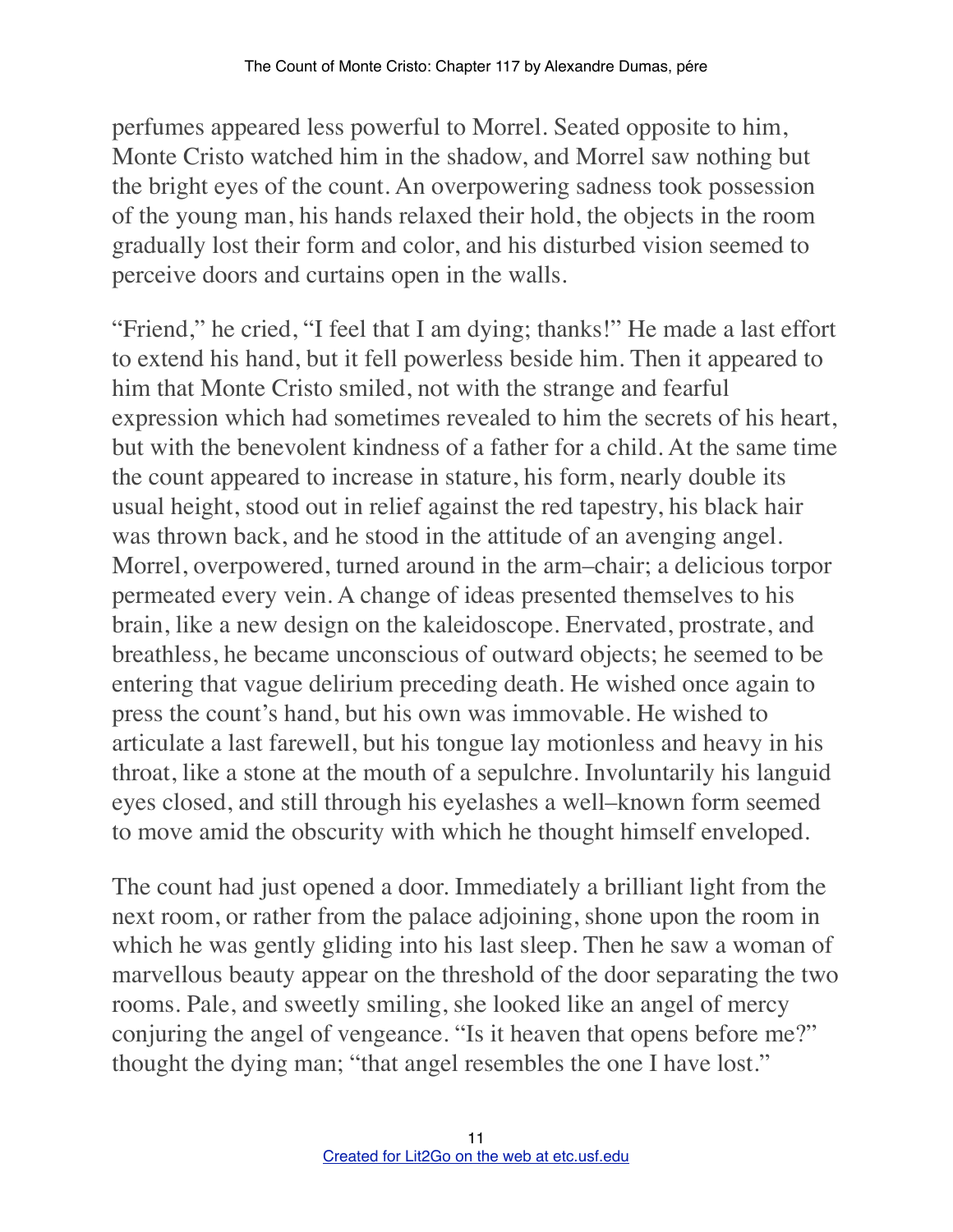Monte Cristo pointed out Morrel to the young woman, who advanced towards him with clasped hands and a smile upon her lips.

"Valentine, Valentine!" he mentally ejaculated; but his lips uttered no sound, and as though all his strength were centred in that internal emotion, he sighed and closed his eyes. Valentine rushed towards him; his lips again moved.

"He is calling you," said the count; "he to whom you have confided your destiny—he from whom death would have separated you, calls you to him. Happily, I vanquished death. Henceforth, Valentine, you will never again be separated on earth, since he has rushed into death to find you. Without me, you would both have died. May God accept my atonement in the preservation of these two existences!"

Valentine seized the count's hand, and in her irresistible impulse of joy carried it to her lips.

"Oh, thank me again!" said the count; "tell me till you are weary, that I have restored you to happiness; you do not know how much I require this assurance."

"Oh, yes, yes, I thank you with all my heart," said Valentine; "and if you doubt the sincerity of my gratitude, oh, then, ask Haidee! ask my beloved sister Haidee, who ever since our departure from France, has caused me to wait patiently for this happy day, while talking to me of you."

"You then love Haidee?" asked Monte Cristo with an emotion he in vain endeavored to dissimulate.

"Oh, yes, with all my soul."

"Well, then, listen, Valentine," said the count; "I have a favor to ask of you."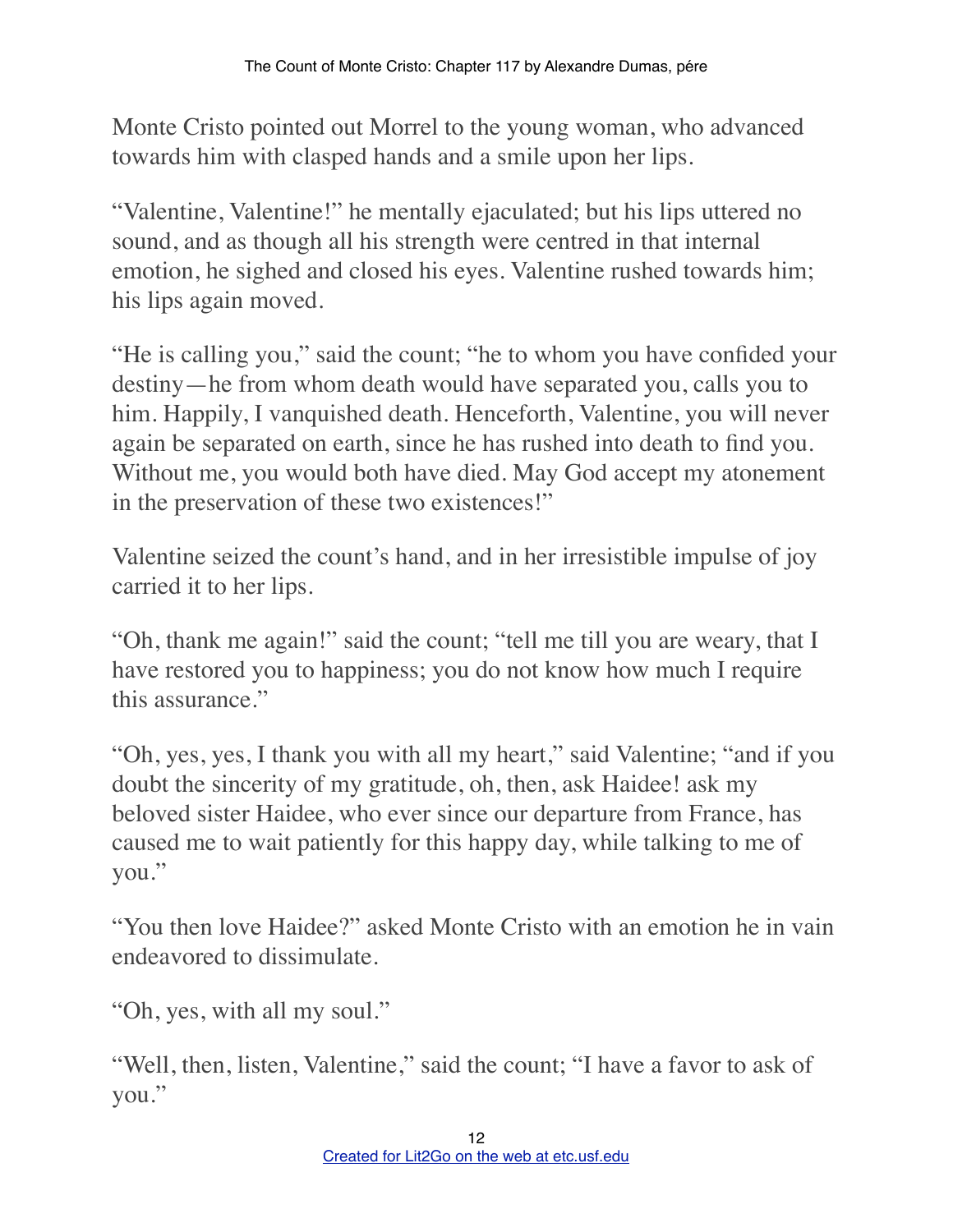"Of me? Oh, am I happy enough for that?"

"Yes; you have called Haidee your sister,—let her become so indeed, Valentine; render her all the gratitude you fancy that you owe to me; protect her, for" (the count's voice was thick with emotion) "henceforth she will be alone in the world."

"Alone in the world!" repeated a voice behind the count, "and why?"

Monte Cristo turned around; Haidee was standing pale, motionless, looking at the count with an expression of fearful amazement.

"Because to–morrow, Haidee, you will be free; you will then assume your proper position in society, for I will not allow my destiny to overshadow yours. Daughter of a prince, I restore to you the riches and name of your father."

Haidee became pale, and lifting her transparent hands to heaven, exclaimed in a voice stifled with tears, "Then you leave me, my lord?"

"Haidee, Haidee, you are young and beautiful; forget even my name, and be happy."

"It is well," said Haidee; "your order shall be executed, my lord; I will forget even your name, and be happy." And she stepped back to retire.

"Oh, heavens," exclaimed Valentine, who was supporting the head of Morrel on her shoulder, "do you not see how pale she is? Do you not see how she suffers?"

Haidee answered with a heartrending expression, "Why should he understand this, my sister? He is my master, and I am his slave; he has the right to notice nothing."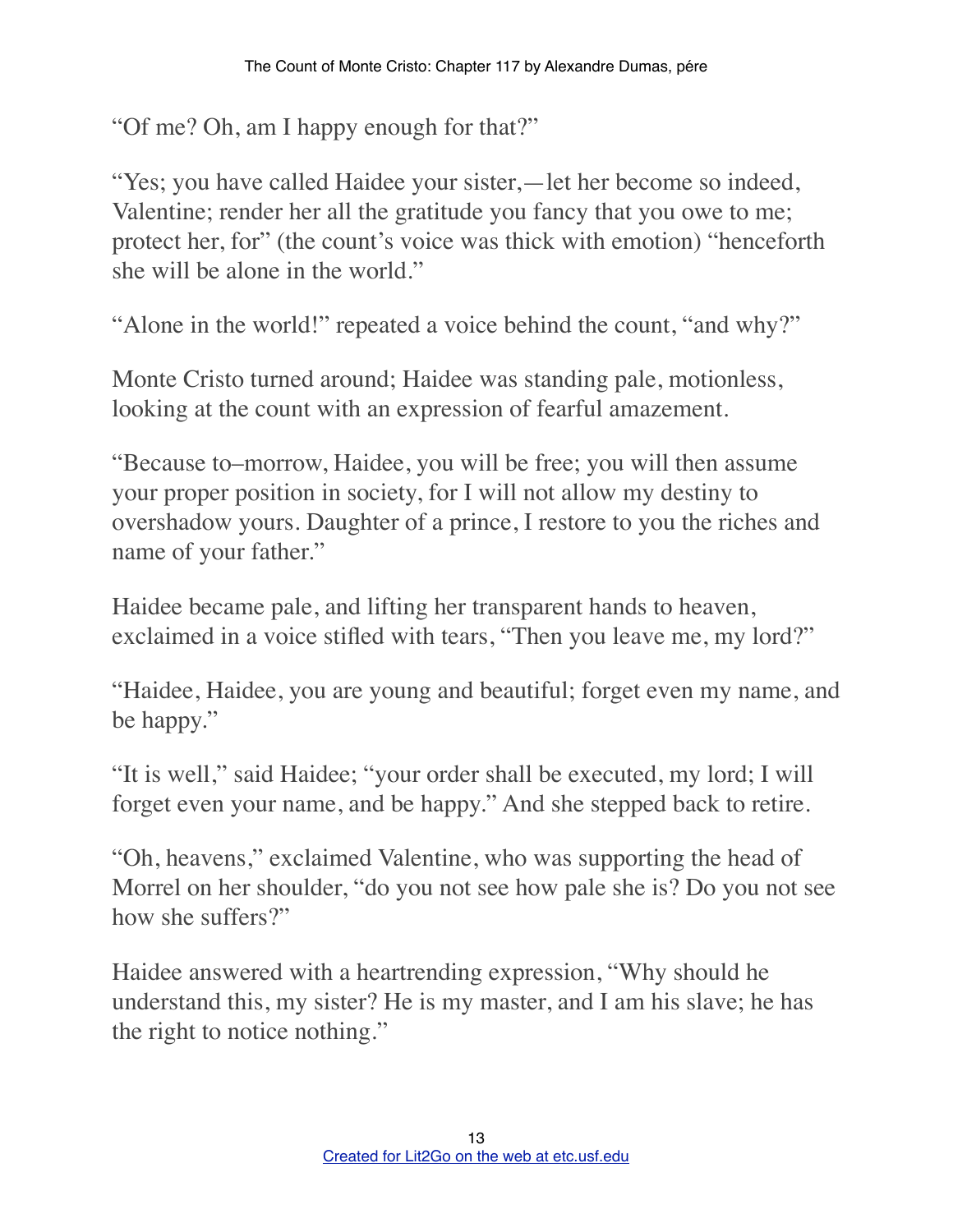The count shuddered at the tones of a voice which penetrated the inmost recesses of his heart; his eyes met those of the young girl and he could not bear their brilliancy. "Oh, heavens," exclaimed Monte Cristo, "can my suspicions be correct? Haidee, would it please you not to leave me?"

"I am young," gently replied Haidee; "I love the life you have made so sweet to me, and I should be sorry to die."

"You mean, then, that if I leave you, Haidee"—

"I should die; yes, my lord."

"Do you then love me?"

"Oh, Valentine, he asks if I love him. Valentine, tell him if you love Maximilian." The count felt his heart dilate and throb; he opened his arms, and Haidee, uttering a cry, sprang into them. "Oh, yes," she cried, "I do love you! I love you as one loves a father, brother, husband! I love you as my life, for you are the best, the noblest of created beings!"

"Let it be, then, as you wish, sweet angel; God has sustained me in my struggle with my enemies, and has given me this reward; he will not let me end my triumph in suffering; I wished to punish myself, but he has pardoned me. Love me then, Haidee! Who knows? perhaps your love will make me forget all that I do not wish to remember."

"What do you mean, my lord?"

"I mean that one word from you has enlightened me more than twenty years of slow experience; I have but you in the world, Haidee; through you I again take hold on life, through you I shall suffer, through you rejoice."

"Do you hear him, Valentine?" exclaimed Haidee; "he says that through me he will suffer—through me, who would yield my life for his." The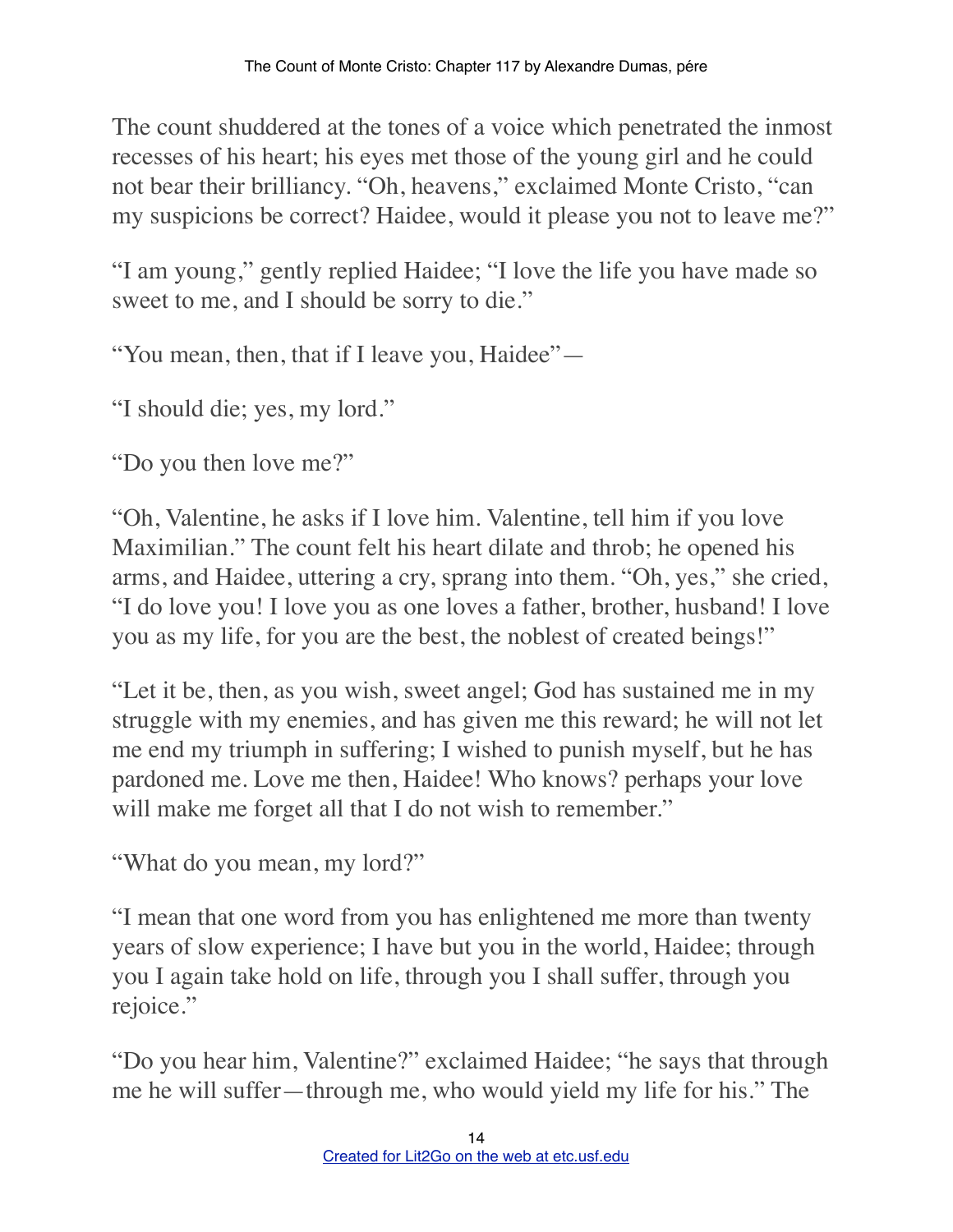count withdrew for a moment. "Have I discovered the truth?" he said; "but whether it be for recompense or punishment, I accept my fate. Come, Haidee, come!" and throwing his arm around the young girl's waist, he pressed the hand of Valentine, and disappeared.

An hour had nearly passed, during which Valentine, breathless and motionless, watched steadfastly over Morrel. At length she felt his heart beat, a faint breath played upon his lips, a slight shudder, announcing the return of life, passed through the young man's frame. At length his eyes opened, but they were at first fixed and expressionless; then sight returned, and with it feeling and grief. "Oh," he cried, in an accent of despair, "the count has deceived me; I am yet living;" and extending his hand towards the table, he seized a knife.

"Dearest," exclaimed Valentine, with her adorable smile, "awake, and look at me!" Morrel uttered a loud exclamation, and frantic, doubtful, dazzled, as though by a celestial vision, he fell upon his knees.

The next morning at daybreak, Valentine and Morrel were walking arm– in–arm on the sea–shore, Valentine relating how Monte Cristo had appeared in her room, explained everything, revealed the crime, and, finally, how he had saved her life by enabling her to simulate death. They had found the door of the grotto opened, and gone forth; on the azure dome of heaven still glittered a few remaining stars. Morrel soon perceived a man standing among the rocks, apparently awaiting a sign from them to advance, and pointed him out to Valentine. "Ah, it is Jacopo," she said, "the captain of the yacht;" and she beckoned him towards them.

"Do you wish to speak to us?" asked Morrel.

"I have a letter to give you from the count."

"From the count!" murmured the two young people.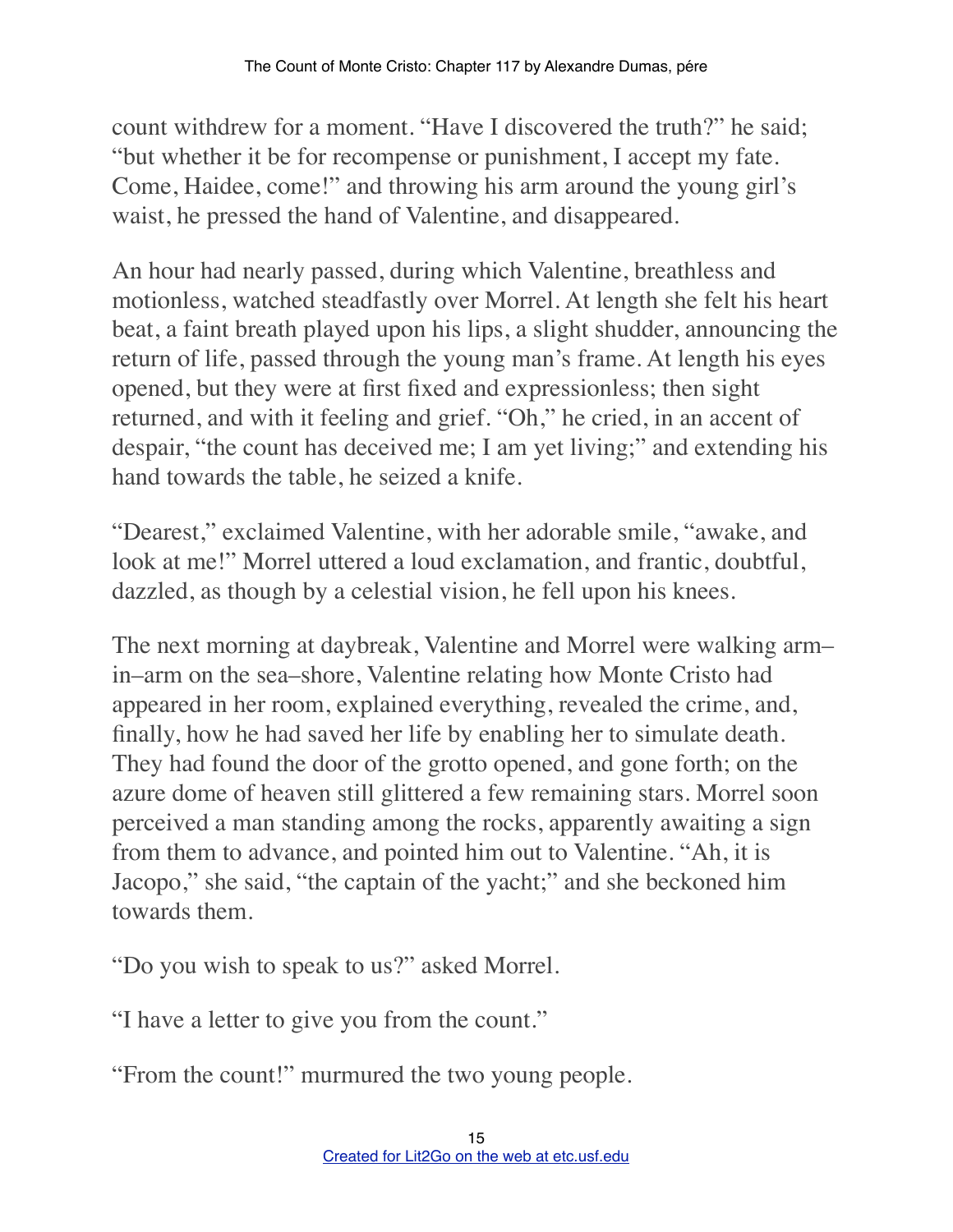"Yes; read it." Morrel opened the letter, and read:—

"My Dear Maximilian,—

"There is a felucca for you at anchor. Jacopo will carry you to Leghorn, where Monsieur Noirtier awaits his granddaughter, whom he wishes to bless before you lead her to the altar. All that is in this grotto, my friend, my house in the Champs Elysees, and my chateau at Treport, are the marriage gifts bestowed by Edmond Dantes upon the son of his old master, Morrel. Mademoiselle de Villefort will share them with you; for I entreat her to give to the poor the immense fortune reverting to her from her father, now a madman, and her brother who died last September with his mother. Tell the angel who will watch over your future destiny, Morrel, to pray sometimes for a man, who like Satan thought himself for an instant equal to God, but who now acknowledges with Christian humility that God alone possesses supreme power and infinite wisdom. Perhaps those prayers may soften the remorse he feels in his heart. As for you, Morrel, this is the secret of my conduct towards you. There is neither happiness nor misery in the world; there is only the comparison of one state with another, nothing more. He who has felt the deepest grief is best able to experience supreme happiness. We must have felt what it is to die, Morrel, that we may appreciate the enjoyments of living.

"Live, then, and be happy, beloved children of my heart, and never forget that until the day when God shall deign to reveal the future to man, all human wisdom is summed up in these two words,—'Wait and hope.' Your friend,

"Edmond Dantes, Count of Monte Cristo."

During the perusal of this letter, which informed Valentine for the first time of the madness of her father and the death of her brother, she became pale, a heavy sigh escaped from her bosom, and tears, not the